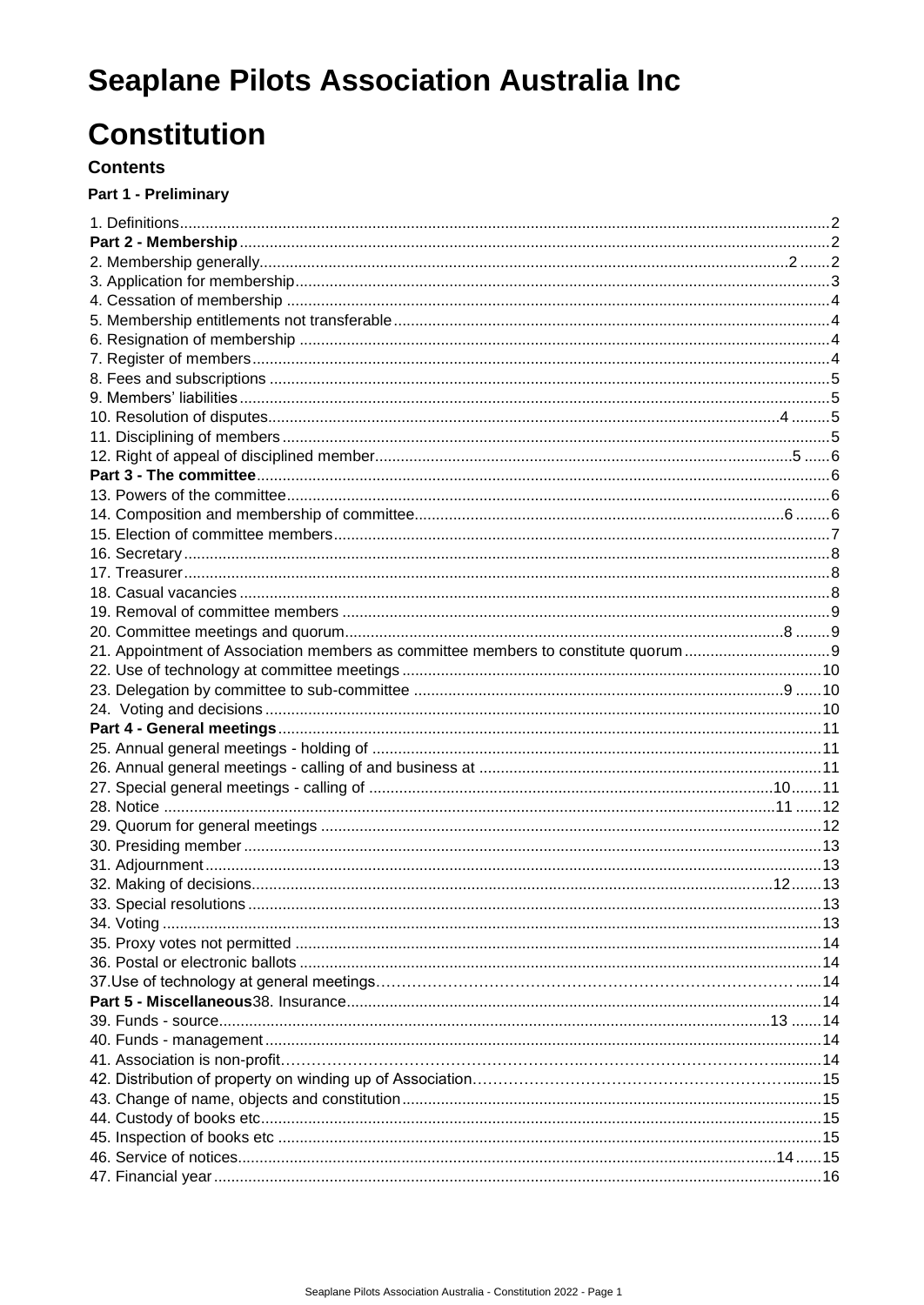# **Part 1 - Preliminary**

# <span id="page-1-0"></span>*1. Definitions*

In this constitution:

*ordinary committee member* means a member of the committee who is not an office-bearer of the association.

#### *secretary* means:

(a) the person holding office under this constitution as secretary of the association,

or (b) if no such person holds that office - the public officer of the association.

*special general meeting* means a general meeting of the association other than an annual general meeting.

*the Act* means the *Associations Incorporation Act 2009*.

*the Regulation* means the *Associations Incorporation Regulation 2016.*

- (2) In this constitution:
	- (a) a reference to a function includes a reference to a power, authority and duty, and

(b) a reference to the exercise of a function includes, if the function is a duty, a reference to the performance of the duty.

(3) The provisions of the *Interpretation Act 1987* apply to and in respect of this constitution in the same manner as those provisions would so apply if this constitution were an instrument made under the Act.

# <span id="page-1-1"></span>**Part 2 – Membership**

# <span id="page-1-2"></span>*2. Membership generally*

- (1) A person is eligible to be a member of the association if:
	- (a) the person is a natural person, and
	- (b) the person has applied and been approved for membership of the association in accordance with clause 3.

(2) A person is taken to be a member of the association if: (a) the person is a natural person, and (b) the person was:

- (i) in the case of an unincorporated body that is registered as the association  $a$ member of that unincorporated body immediately before the registration of the association, or
- (ii) in the case of an association that is amalgamated to form the relevant association - a member of that other association immediately before the amalgamation, or
- (iii) in the case of a registrable corporation that is registered as an association  $a$ member of the registrable corporation immediately before that entity was registered as an association.

(3) A person is taken to be a member of the association if the person was one of the individuals on whose behalf an application for registration of the association under section 6 (1) (a) of the Act was made.

(4) A person who has applied and been approved for membership of the association in accordance with clause 3 agrees to be bound by the terms of this constitution and accepts that his,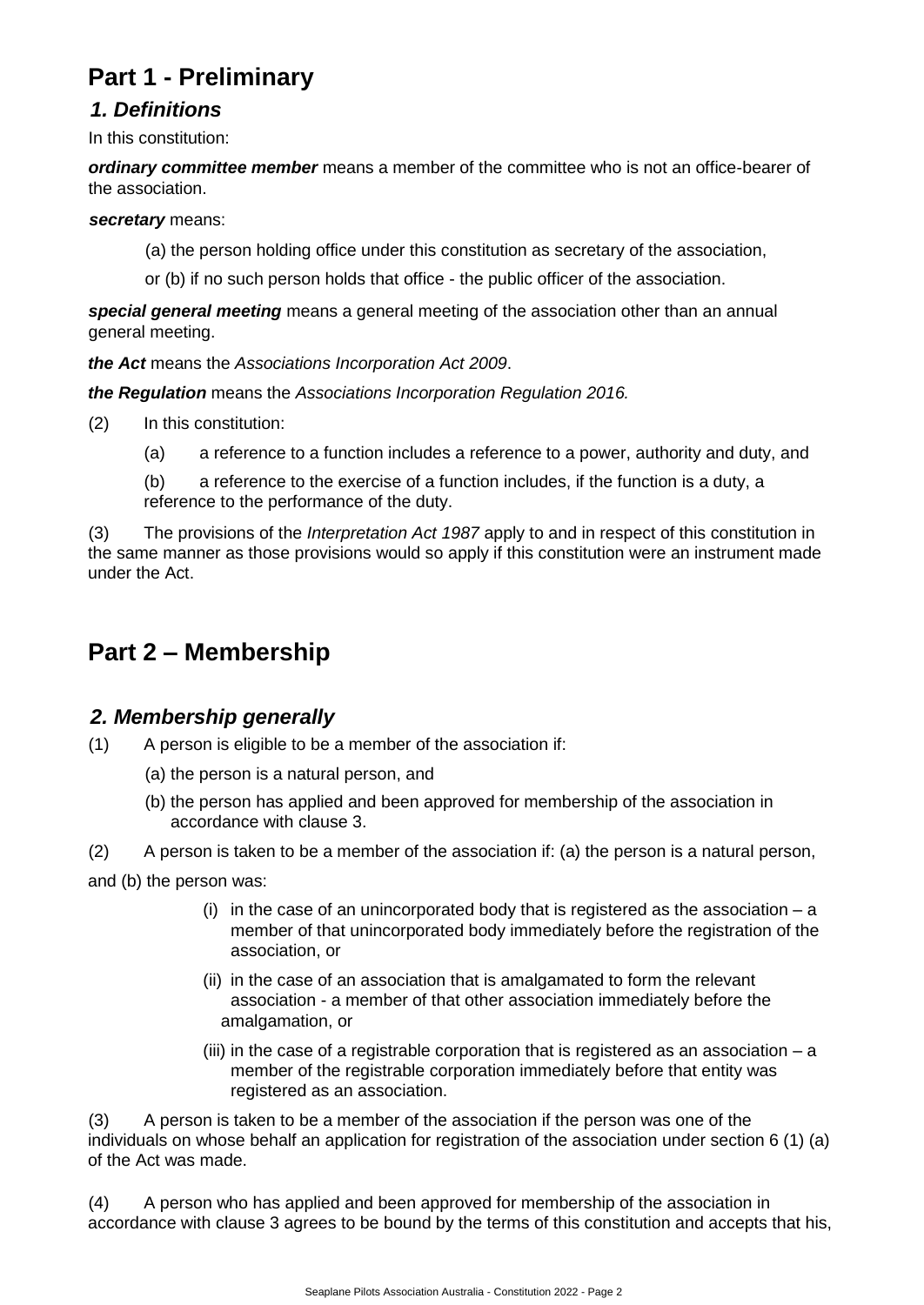her or its membership is subject to the Objectives and Aims in Appendix 1 to this constitution and any Code of Conduct adopted by the association in a general meeting.

(5) The membership of the association shall consist of the following types with the rights attached as indicated;

> (a) Full Individual Member (Ordinary) – is a natural person representing himself or herself who has applied for this type of membership of the association and has been approved for such membership by the committee according to clause 3. A Full Individual Member (Ordinary) shall be entitled to one (1) vote at any general meeting.

(Note: A member of the association prior to the inclusion of this sub-clause 2(5) in this constitution is regarded as a Full Individual Member (Ordinary) from the time sub-clause 2(5) is included in this constitution.)

- (b) Full Business/Organisation Member (Ordinary) is a registered business having an Australian Business Number (ABN) undertaking operations or involved in operating or supporting the operation of seaplanes or a registered organisation representing seaplane pilots, owners, operators or seaplane support entities that has applied for this type of membership of the association and has been approved for such membership by the committee according to clause 3. A Full Business/Organisation Membership (Ordinary) shall be entitled to one (1) vote at any general meeting.
- (c) Social Member is a natural person who has applied for this type of membership of the association and has been approved for such membership by the committee according to clause 3. A Social Member has no entitlement to vote at any general meeting.

(6) Each member of the association shall conduct his, her or its activities and operations in a manner which minimises ethical, legal, financial, commercial, or other conflicts or conflicts of interest in respect to other seaplane pilots and members of the association.

(7) A SPAA member agrees to operate in a manner which minimises ethical, legal, financial or other conflicts of interest relating to other seaplane pilots and the association membership in general.

# <span id="page-2-0"></span>*3. Application for membership*

(1) An application by a person for membership of the association:

- (a) must be made in writing (including by email or other electronic means, if the committee so determines) in the form determined by the committee, and
- (b) must be lodged (including by electronic means, if the committee so determines) with the secretary of the association.
- (2) As soon as practicable after receiving an application for membership, the secretary must refer the application to the committee, which is to determine whether to approve or to reject the application.
- (3) As soon as practicable after the committee makes that determination, the secretary must:
	- (a) notify the applicant in writing (including by email or other electronic means, if the committee so determines) that the committee approved or rejected the application (whichever is applicable), and
	- (b) if the committee approved the application, request the applicant to pay (within the period of 28 days after receipt by the applicant of the notification) the sum payable under this constitution by a member as entrance fee and annual subscription.
- (4) The secretary must, on payment by the applicant of the amounts referred to in subclause (3) (b) within the period referred to in that provision, enter or cause to be entered the applicant's name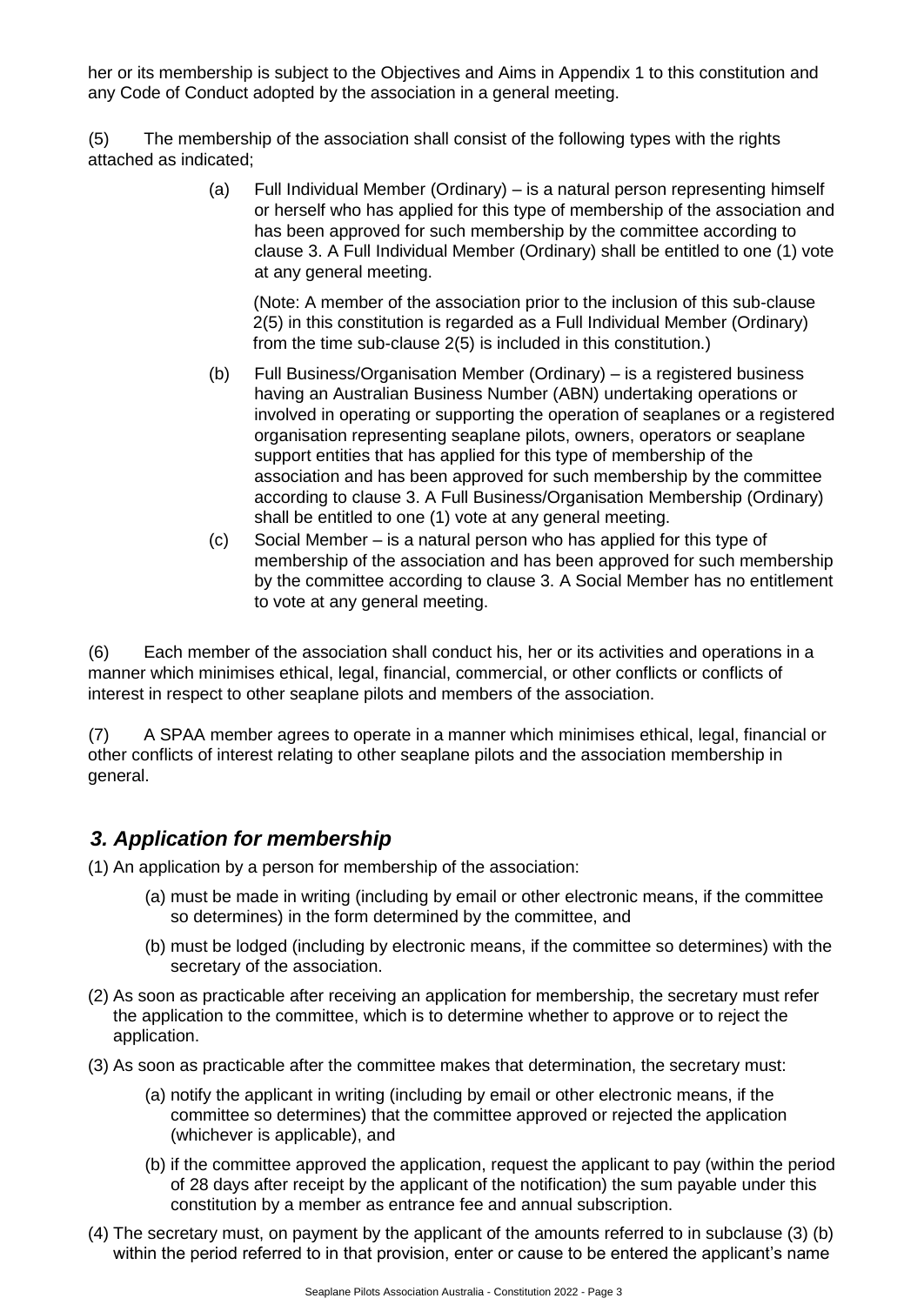in the register of members and, on the name being so entered, the applicant becomes a member of the association.

### <span id="page-3-0"></span>*4. Cessation of membership*

A person ceases to be a member of the association if the person:

- (a) dies, or
- (b) resigns membership, or
- (c) is expelled from the association, or
- (d) fails to pay the annual membership fee under clause 8 (2) within 3 months after the fee is due.

### <span id="page-3-1"></span>*5. Membership entitlements not transferable*

A right, privilege or obligation which a member has by reason of being a member of the association;

- (a) Is not capable of being transferred or transmitted to another person, business, or organisation, and
- (b) Terminates on cessation of the members membership.

### <span id="page-3-2"></span>*6. Resignation of membership*

- (1) A member of the association may resign from membership of the association by first giving to the secretary written notice of at least one month (or such other period as the committee may determine) of the member's intention to resign and, on the expiration of the period of notice, the member ceases to be a member.
- (2) If a member of the association ceases to be a member under subclause (1), and in every other case where a member ceases to hold membership, the secretary must make an appropriate entry in the register of members recording the date on which the member ceased to be a member.

### <span id="page-3-3"></span>*7. Register of members*

- (1) The secretary of the association must establish and maintain a register of members of the association (whether in written or electronic form) specifying the name and postal, residential or email address of each person who is a member of the association together with the date on which the person became a member.
- (2) The register of members must be kept:
	- (a) at the main premises of the association, or
	- (b) if the association has no premises, at the association's official address.
- (3) The register of members must be available for inspection, free of charge, by any member of the association at any reasonable hour. (Including by electronic means if the committee so determines)
- (4) A member of the association may obtain a copy of any part of the register on payment of a fee of not more than \$1 for each page copied, or, if some other amount is determined by the committee, that other amount.
- (5) If a member requests that any information contained on the register about the member (other than the member's name) not be available for inspection; that information must not be made available for inspection.
- (6) A member must not use information about a person obtained from the register to contact or send material to the person, other than for:
	- (a) the purposes of sending the person a newsletter, a notice in respect of a meeting or other event relating to the association or other material relating to the association, or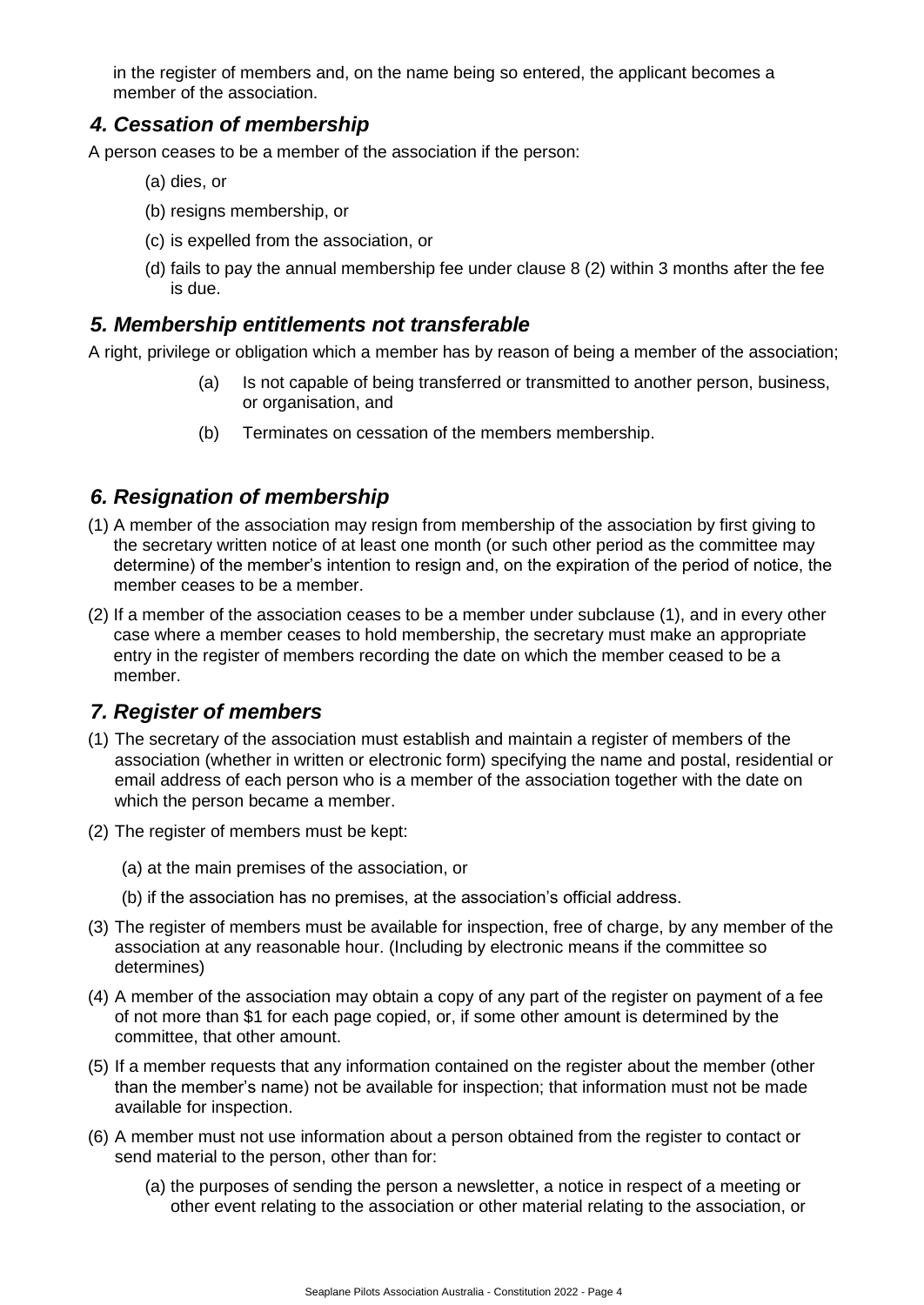- (b) any other purpose necessary to comply with a requirement of the Act or the Regulation.
- (7) If the register of members is kept in electronic form:
	- (a) it must be convertible into hard copy, and
	- (b) the requirements in subclauses (2) and (3) apply as if a reference to the register of members is a reference to a current hard copy of the register of members.

### <span id="page-4-0"></span>*8. Fees and subscriptions*

- (1) A member of the association must, on admission to membership, pay to the association a fee of \$1 or, if some other amount is determined by the committee, that other amount.
- (2) In addition to any amount payable by the member under subclause (1), a member of the association must pay to the association an annual membership fee of \$2 or, if some other amount is determined by the committee, that other amount:
	- (a) except as provided by paragraph (b), before 1 July in each calendar year, or
	- (b) if the member becomes a member on or after 1 July in any calendar year on becoming a member and before 1 July in each succeeding calendar year.

### <span id="page-4-1"></span>*9. Members' liabilities*

The liability of a member of the association to contribute towards the payment of the debts and liabilities of the association or the costs, charges and expenses of the winding up of the association is limited to the amount, if any, unpaid by the member in respect of membership of the association as required by clause 8.

### <span id="page-4-2"></span>*10. Resolution of disputes*

- (1) A dispute between a member and another member (in their capacity as members) of the association, or a dispute between a member or members and the association, are to be referred to a community justice centre for mediation under the *Community Justice Centres Act 1983*.
- (2) If a dispute is not resolved by mediation within 3 months of the referral to a community justice centre, the dispute is to be referred to arbitration.
- (3) The *Commercial Arbitration Act 1984* applies to any such dispute referred to arbitration.

# <span id="page-4-3"></span>*11. Disciplining of members*

- (1) A complaint may be made to the committee by any person that a member of the association:
	- (a) has refused or neglected to comply with a provision or provisions of this constitution, or (b)

has wilfully acted in a manner prejudicial to the interests of the association.

- (2) The committee may refuse to deal with a complaint if it considers the complaint to be trivial or vexatious in nature.
- (3) If the committee decides to deal with the complaint, the committee:
	- (a) must cause notice of the complaint to be served on the member concerned, and
	- (b) must give the member at least 14 days from the time the notice is served within which to make submissions to the committee in connection with the complaint, and
	- (c) must take into consideration any submissions made by the member in connection with the complaint.
- (4) The committee may, by resolution, expel the member from the association or suspend the member from membership of the association if, after considering the complaint and any submissions made in connection with the complaint, it is satisfied that the facts alleged in the complaint have been proved and the expulsion or suspension is warranted in the circumstances.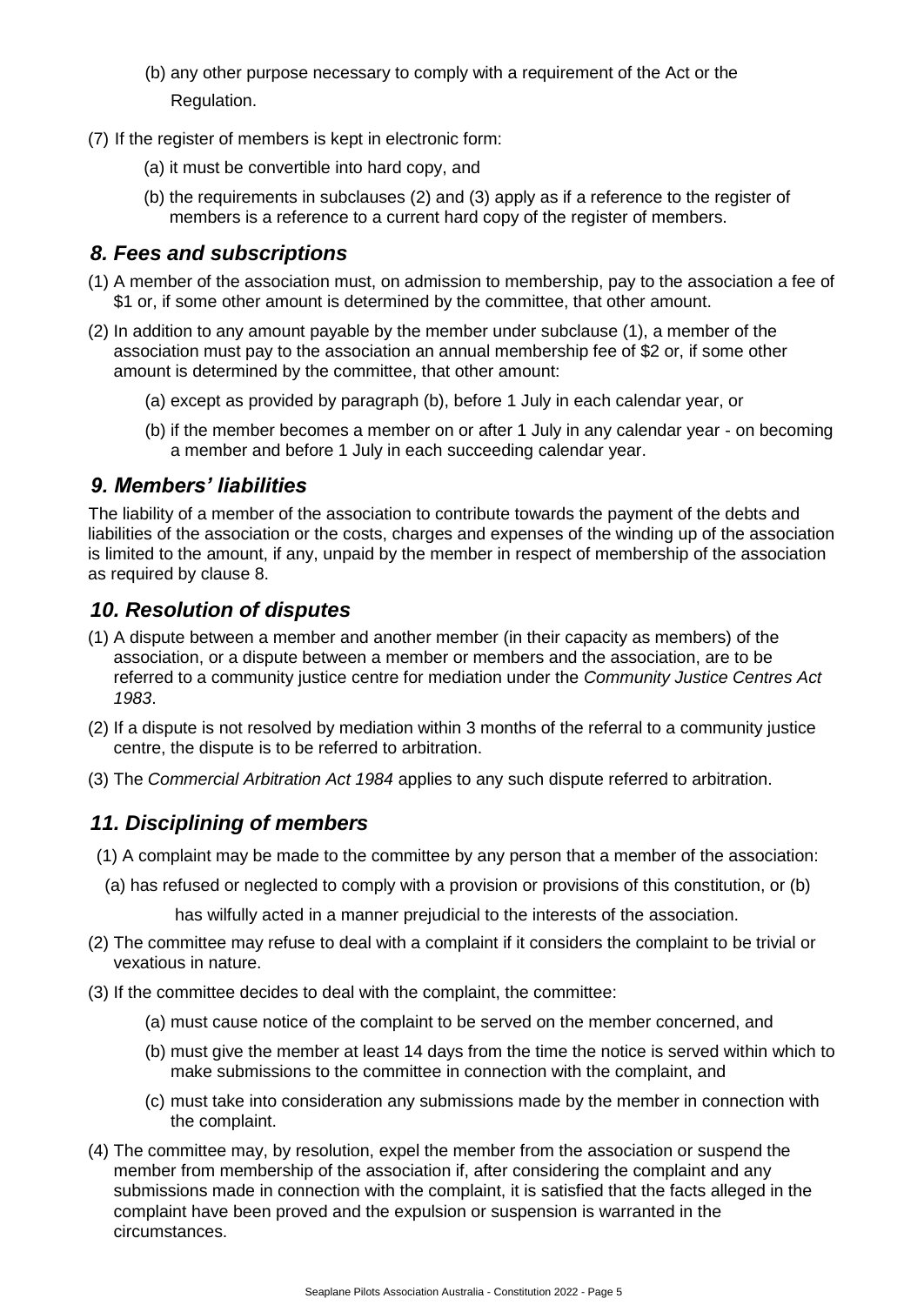- (5) If the committee expels or suspends a member, the secretary must, within 7 days after the action is taken, cause written notice to be given to the member of the action taken, of the reasons given by the committee for having taken that action and of the member's right of appeal under clause 12.
- (6) The expulsion or suspension does not take effect:
	- (a) until the expiration of the period within which the member is entitled to appeal against the resolution concerned, or
	- (b) if within that period the member exercises the right of appeal, unless and until the association confirms the resolution under clause 12, whichever is the later.

### <span id="page-5-0"></span>*12. Right of appeal of disciplined member*

- (1) A member may appeal to the association in general meeting against a resolution of the committee under clause 11, within 7 days after notice of the resolution is served on the member, by lodging with the secretary a notice to that effect.
- (2) The notice may, but need not, be accompanied by a statement of the grounds on which the member intends to rely for the purposes of the appeal.
- (3) On receipt of a notice from a member under subclause (1), the secretary must notify the committee which is to convene a general meeting of the association to be held within 28 days after the date on which the secretary received the notice.
- (4) At a general meeting of the association convened under subclause (3): (a) no business other

than the question of the appeal is to be transacted, and

- (b) the committee and the member must be given the opportunity to state their respective cases orally or in writing, or both, and
- (c) the members present are to vote by secret ballot on the question of whether the resolution should be confirmed or revoked.
- (5) The appeal is to be determined by a simple majority of votes cast by members of the association.

# <span id="page-5-1"></span>**Part 3 - The committee**

### <span id="page-5-2"></span>*13. Powers of the committee*

Subject to the Act, the Regulation and this constitution and to any resolution passed by the association in general meeting, the committee:

- (a) is to control and manage the affairs of the association, and
- (b) may exercise all such functions as may be exercised by the association, other than those functions that are required by this constitution to be exercised by a general meeting of members of the association, and
- (c) has power to perform all such acts and do all such things as appear to the committee to be necessary or desirable for the proper management of the affairs of the association.

### <span id="page-5-3"></span>*14. Composition and membership of committee*

(1) The committee is to consist of:

- (a) the office-bearers of the association, and
- (b) 6 ordinary committee members, each of whom is to be elected at the annual general meeting of the association under clause 15 and for the terms indicated in sub-clause  $14(7)(c)$ .
- (2) The total number of committee members is to be a maximum of 10
- (3) The office-bearers of the association are as follows:
	- (a) the president,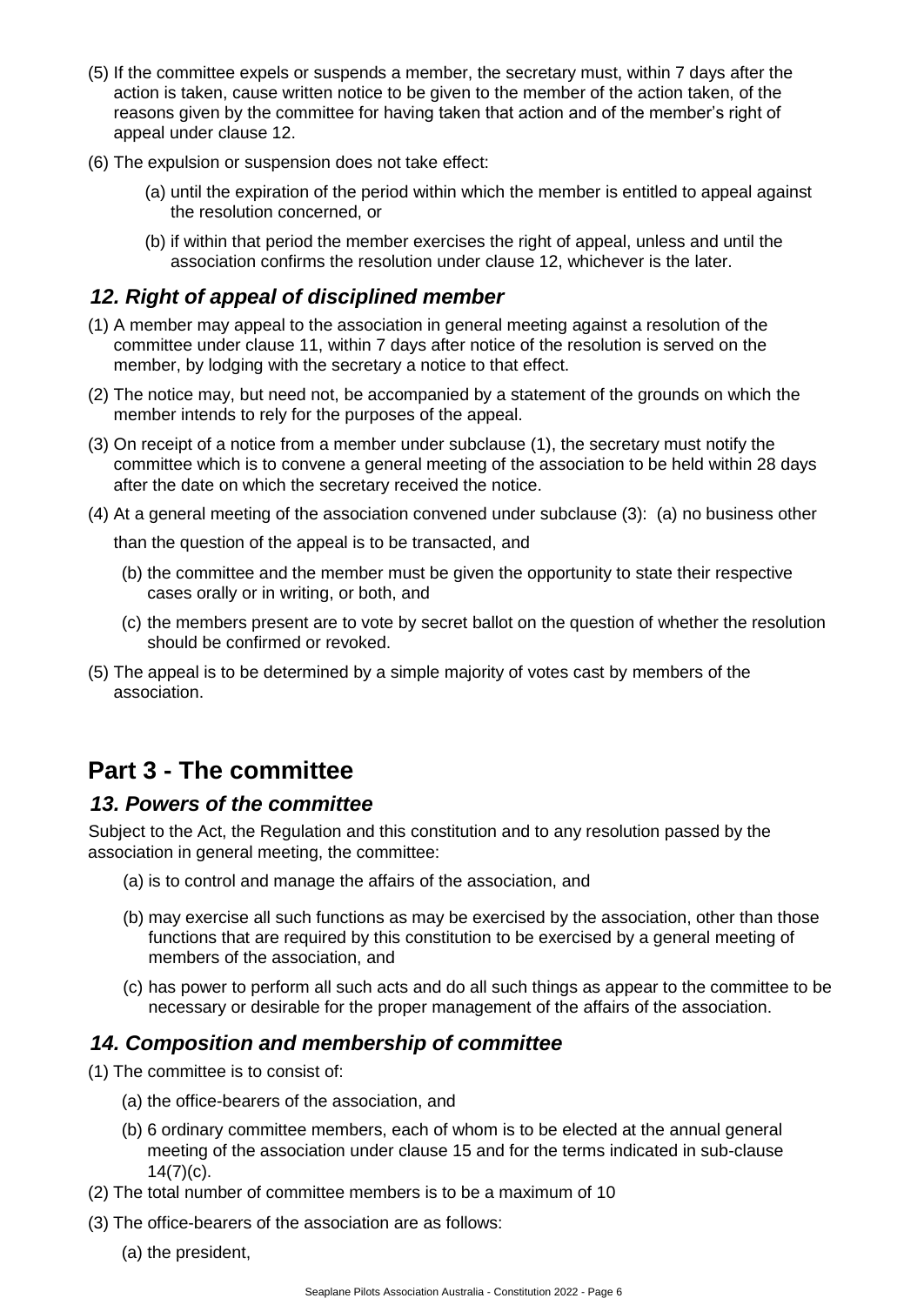- (b) the vice-president,
- (c) the treasurer,
- (d) the secretary.
- (4) A committee member may hold up to 2 offices (other than both the president and vice-president offices).
- (5) An office bearer or committee member may hold a particular office- bearer or committee position for a maximum of 6 years.
- (6) Each member of the committee is, subject to this constitution, to hold office until immediately before the next election of his/her respective committee position at the annual general meeting indicated in sub-clause 14(7) but is eligible for re-election.
- (7) Subject to sub-clause 18(2), each member of the committee shall serve a term as follows;
	- (a) the President and Secretary, from 2022, shall be elected and serve a term of 2 years and hold office until immediately before the election of President and Secretary each 2 year period after 2022;
	- (b) the Vice-President and Treasurer, in 2022, shall be elected and serve a term of 1 year and hold office until immediately before the election of Vice-President and Treasurer in 2023 in which case the then elected Vice-President and Treasurer shall serve a term of 2 years and hold office until immediately before the election of Vice-President and Treasurer each 2 year period after 2023;
	- (c) the ordinary committee members elected in 2022 shall serve the following terms; i. In 2022, the last 3 elected ordinary committee members shall serve a term of 1 year and hold office until immediately before the election of 3 ordinary committee members in 2023 and thereafter those elected ordinary committee members shall serve a term of 2 years and hold office until immediately before the election of three ordinary committee members each 2 year period after 2023; and
		- *ii.* In 2022, the first 3 elected ordinary committee members shall serve a term of 2 years and hold office until immediately before the election of 3 ordinary committee members in 2024 and thereafter those elected ordinary committee members shall serve a term of 2 years and hold office until immediately before the election of three ordinary committee members each 2 year period after 2024.

(d) The number of committee members that are planned to vacate a committee position each year at the annual general meeting is limited to 5.

# <span id="page-6-0"></span>*15. Election of committee members*

(1) Subject to sub-clause 15(2), nominations of candidates for each election as office-bearers of the association or as ordinary committee members

- (a) must be made in writing and dated, signed by a proposer and seconder and by the candidate all of whom must be financial members of the association at the time the nomination is made and include a passport style photograph of the candidate for identification purposes and a short summary by the candidate of not more than 300 words supporting the nomination;
- (b) must be delivered to the secretary of the association at least 14 days before the date fixed for the holding of the annual general meeting at which the election is to take place; or
- (c) may be made by nomination from the floor at the annual general meeting.

(2) The Presiding Member must, during the election of office-bearers of the association and election of ordinary committee members, call for nominations (duly seconded) from the floor before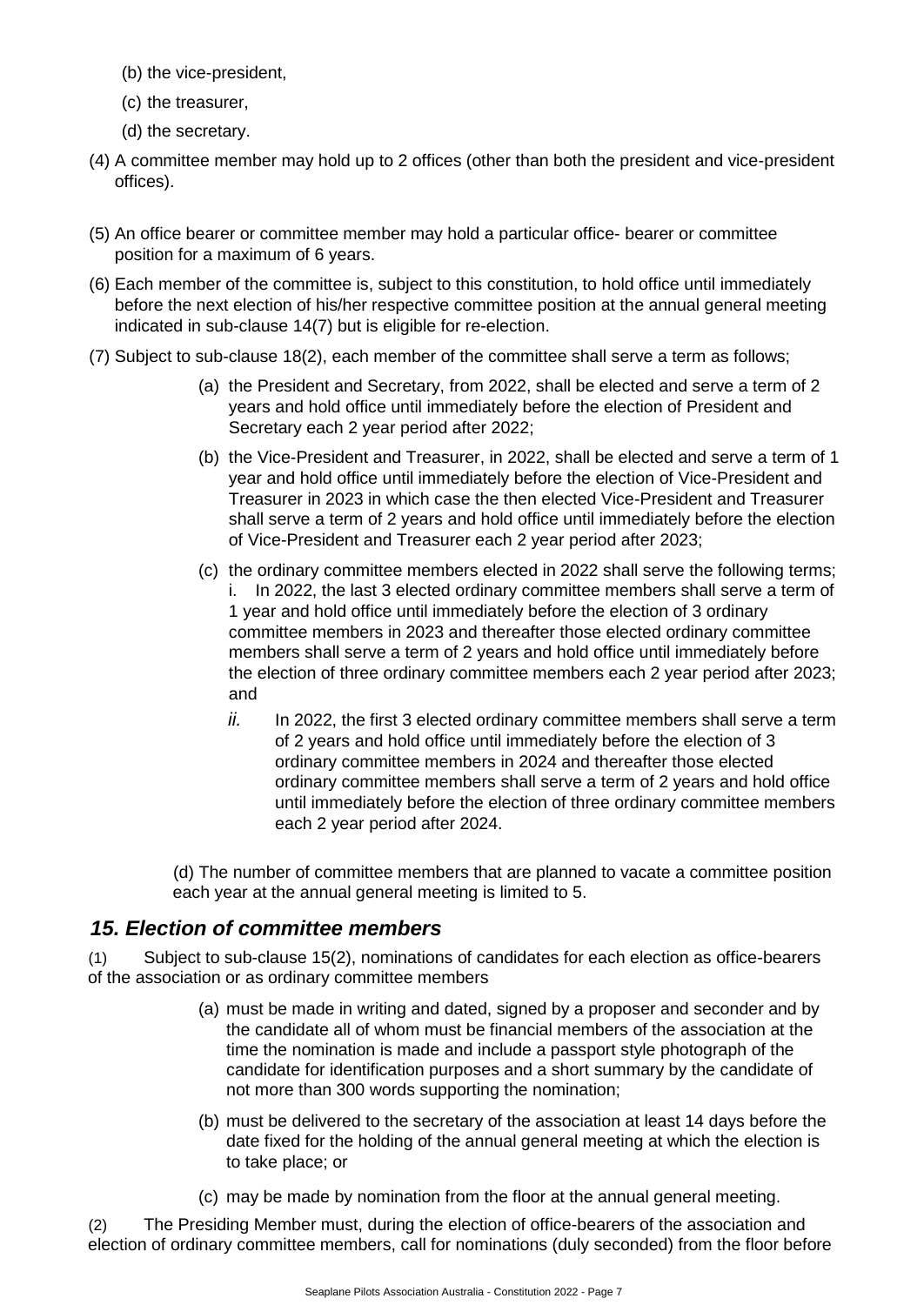conducting a vote for any office-bearer position or any ordinary committee member position and accept such nomination.

(3) The ballot for the election of office-bearers and ordinary committee members of the committee is to be conducted at the annual general meeting in any usual and proper manner that the committee directs.

(4) If the number and type of nominations received during the election of committee members at the annual general meeting for any office bearer position or any ordinary committee member position is equal to the number and type of vacancies to be filled, the persons nominated are taken to be elected.

(5) If insufficient nominations are received, any vacant positions remaining on the committee are taken to be casual vacancies.

(6) A person nominated as a candidate for election as an office-bearer or as an ordinary committee member of the association must be a current financial member of the association.

(7) A person nominated as a candidate for election as an office-bearer or as an ordinary committee member of the association must be a current financial member of the association.

### <span id="page-7-0"></span>*16. Secretary*

(1) The secretary of the association must, as soon as practicable after being appointed as secretary, lodge notice with the association of his or her address.

- (2) It is the duty of the secretary to keep minutes of:
	- (a) all appointments of office-bearers and members of the committee, and
	- (b) the names of members of the committee present at a committee meeting or a general meeting, and
	- (c) all proceedings at committee meetings and general meetings.
- (3) Minutes of proceedings at a meeting must be signed by the chairperson of the meeting or by the chairperson of the next succeeding meeting.
- (4) The signature of the chairperson may be transmitted by electronic means for the purposes of subclause (3).

### <span id="page-7-1"></span>*17. Treasurer*

It is the duty of the treasurer of the association to ensure:

- (a)that all money due to the association is collected and received and that all payments authorised by the association are made, and
- (b)that correct books and accounts are kept showing the financial affairs of the association, including full details of all receipts and expenditure connected with the activities of the association.

### <span id="page-7-2"></span>*18. Casual vacancies*

- (1) In the event of a casual vacancy occurring in the membership of the committee, the committee may appoint a member of the association to fill the vacancy and the member so appointed is to hold office, subject to this constitution, for the unexpired period of the term that would have been served by that member of the committee had the vacancy not occurred and until the next annual general meeting scheduled for the election of that particular committee position.
- (2) A casual vacancy in the office of a member of the committee occurs if the member:
	- (a) dies, or
	- (b) ceases to be a member of the association, or
	- (c) is or becomes an insolvent under administration within the meaning of the *Corporations Act 2001* of the Commonwealth, or
	- (d) resigns office by notice in writing given to the secretary, or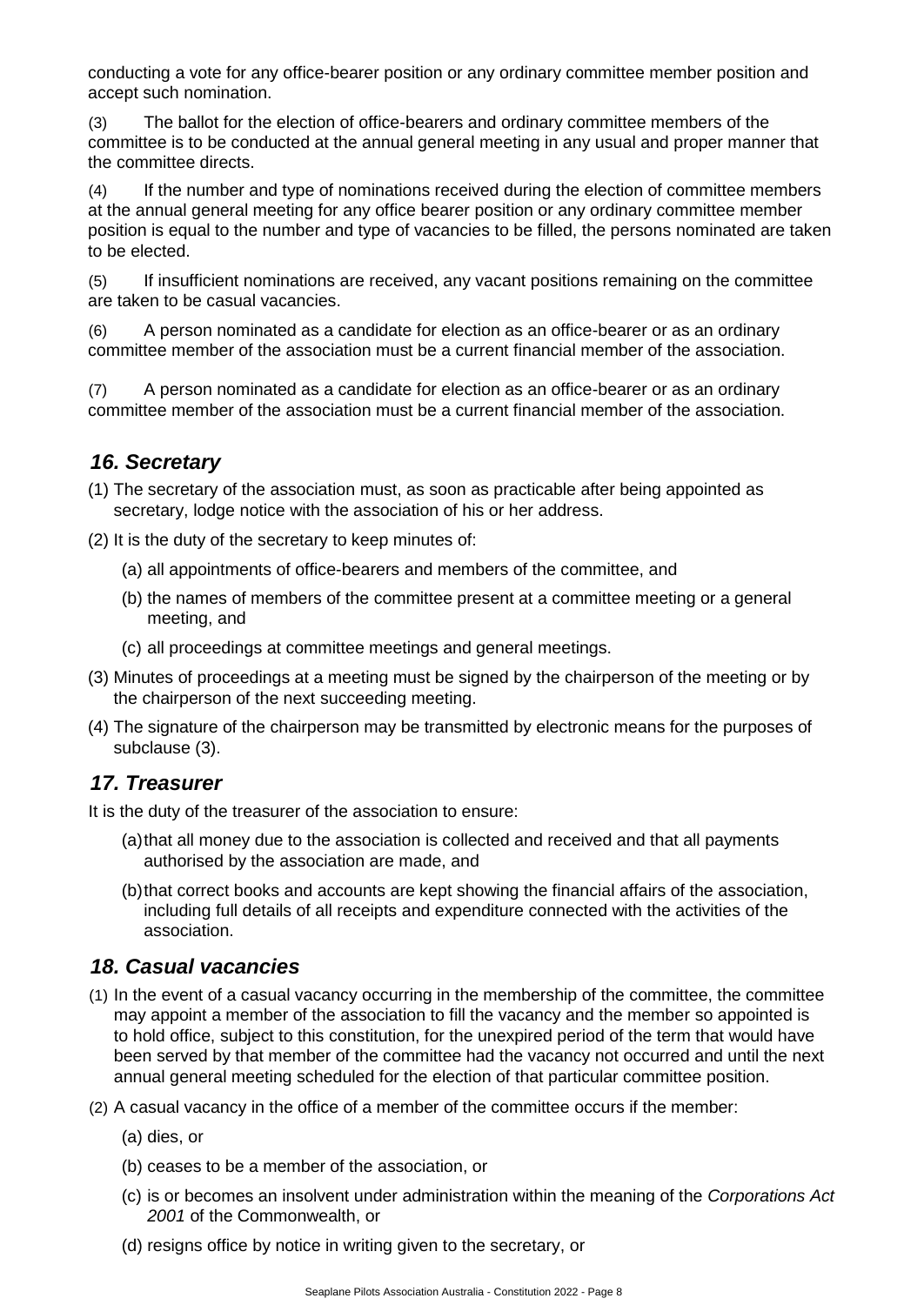- (e) is removed from office under clause 19, or
- (f) becomes a mentally incapacitated person, or
- (g) is absent without the consent of the committee from 3 consecutive meetings of the committee, or
- (h) is convicted of an offence involving fraud or dishonesty for which the maximum penalty on conviction is imprisonment for not less than 3 months, or
- (i) is prohibited from being a director of a company under Part 2D.6 (Disqualification from managing corporations) of the *Corporations Act 2001* of the Commonwealth.

### <span id="page-8-0"></span>*19. Removal of committee members*

- (1) The association in general meeting may by resolution remove any member of the committee from the office of member before the expiration of the member's term of office and may by resolution appoint another person to hold office until the expiration of the term of office of the member so removed.
- (2) If a member of the committee to whom a proposed resolution referred to in subclause (1) relates makes representations in writing to the secretary or president (not exceeding a reasonable length) and requests that the representations be notified to the members of the association, the secretary or the president may send a copy of the representations to each member of the association or, if the representations are not so sent, the member is entitled to require that the representations be read out at the meeting at which the resolution is considered.

# <span id="page-8-1"></span>*20. Committee meetings and quorum*

- (1) The committee must meet at least 3 times in each period of 12 months at such place and time as the committee may determine.
- (2) Additional meetings of the committee may be convened by the president or by any member of the committee.
- (3) Oral or written notice of a meeting of the committee must be given by the secretary to each member of the committee at least 48 hours (or such other period as may be unanimously agreed on by the members of the committee) before the time appointed for the holding of the meeting.
- (4) Notice of a meeting given under subclause (3) must specify the general nature of the business to be transacted at the meeting and no business other than that business is to be transacted at the meeting, except business which the committee members present at the meeting unanimously agree to treat as urgent business.
- (5) Any 5 members of the committee constitute a quorum for the transaction of the business of a meeting of the committee.
- (6) No business is to be transacted by the committee unless a quorum is present and if, within half an hour of the time appointed for the meeting, a quorum is not present, the meeting is to stand adjourned to the same place and at the same hour of the same day in the following week.
- (7) If at the adjourned meeting a quorum is not present within half an hour of the time appointed for the meeting, the meeting is to be dissolved.
- (8) At a meeting of the committee:
	- (a) the president or, in the president's absence, the vice-president is to preside, or
	- (b) if the president and the vice-president are absent or unwilling to act, such one of the remaining members of the committee as may be chosen by the members present at the meeting is to preside.

### <span id="page-8-2"></span>*21. Appointment of association members as committee members to constitute quorum*

(1) If at any time the number of committee members is less than the number required to constitute a quorum for a committee meeting, the existing committee members may appoint a sufficient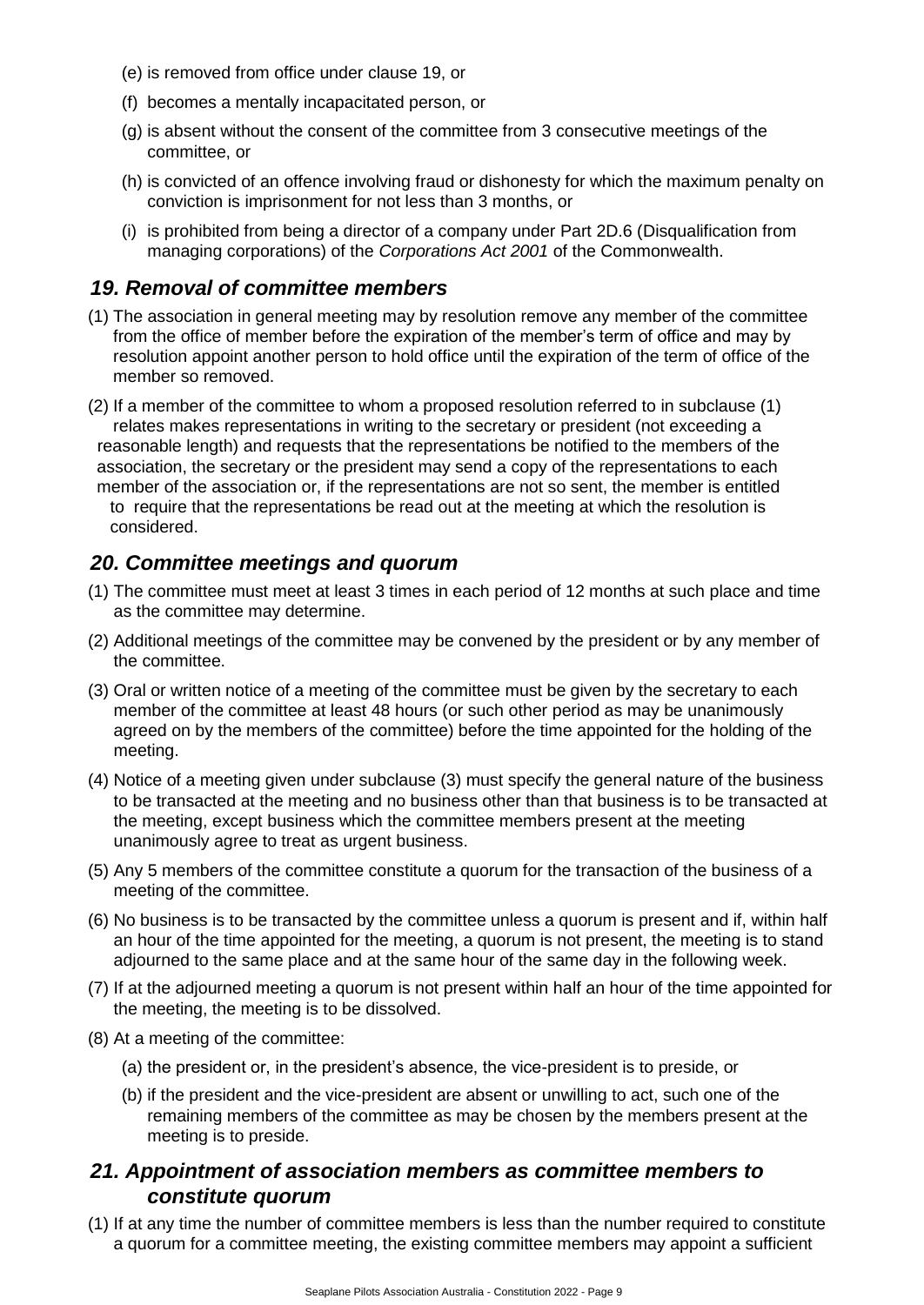number of members of the association as committee members to enable the quorum to be constituted.

- (2) A member of the committee so appointed is to hold office, subject to this constitution, until the annual general meeting next following the date of the appointment.
- (3) This clause does not apply to the filling of a casual vacancy to which clause 18 applies.

### <span id="page-9-0"></span>*22. Use of technology at committee meetings*

- (1) A committee meeting may be held at 2 or more venues using any technology approved by the committee that gives each of the committee's members a reasonable opportunity to participate.
- (2) A committee member who participates in a committee meeting using that technology is taken to be present at the meeting and, if the member votes at the meeting, is taken to have voted in person.

# <span id="page-9-1"></span>*23. Delegation by committee to sub-committee*

- (1) The committee may, by instrument in writing, delegate to one or more subcommittees(consisting of such member or members of the association as the committee thinks fit) the exercise of such of the functions of the committee as are specified in the instrument, other than:
	- (a) this power of delegation, and
	- (b) a function which is a duty imposed on the committee by the Act or by any other law.
- (2) A function the exercise of which has been delegated to a sub-committee under this clause may, while the delegation remains unrevoked, be exercised from time to time by the sub-committee in accordance with the terms of the delegation.
- (3) A delegation under this clause may be made subject to such conditions or limitations as to the exercise of any function, or as to time or circumstances, as may be specified in the instrument of delegation.
- (4) Despite any delegation under this clause, the committee may continue to exercise any function delegated.
- (5) Any act or thing done or suffered by a sub-committee acting in the exercise of a delegation under this clause has the same force and effect as it would have if it had been done or suffered by the committee.
- (6) The committee may, by instrument in writing, revoke wholly or in part any delegation under this clause.
- (7) A sub-committee may meet and adjourn as it thinks proper.

### <span id="page-9-2"></span>*24. Voting and decisions*

(1) Questions arising at a meeting of the committee or of any sub-committee appointed by the committee are to be determined by a majority of the votes of members of the committee or subcommittee present at the meeting.

(2) Each member present at a meeting of the committee or of any sub-committee appointed by the committee (including the person presiding at the meeting) is entitled to one vote but, in the event of an equality of votes on any question, the person presiding may exercise a second or casting vote.

(3) Subject to clause 20 (5), the committee may act despite any vacancy on the committee.

(4) Any act or thing done or suffered, or purporting to have been done or suffered, by the committee or by a sub-committee appointed by the committee, is valid and effectual despite any defect that may afterwards be discovered in the appointment or qualification of any member of the committee or sub-committee.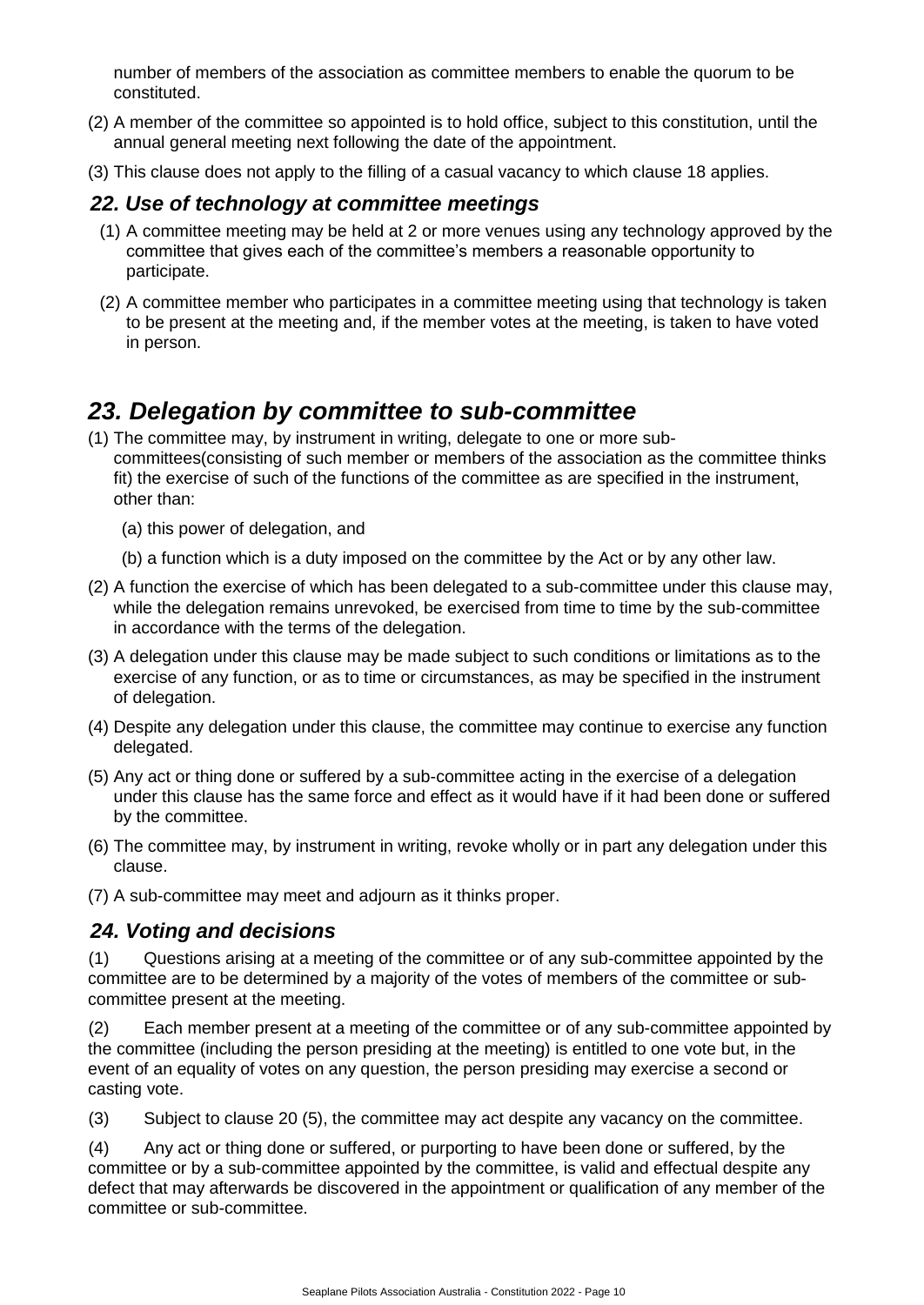# <span id="page-10-0"></span>**Part 4 - General meetings**

# <span id="page-10-1"></span>*25. Annual general meetings - holding of*

(1) The association must hold its first annual general meeting within 18 months after its registration under the Act.

- (2) The association must hold its annual general meetings:
	- (a) within 6 months after the close of the association's financial year, or
	- (b) within any later time that may be allowed or prescribed under section 37 (2) (b) of the Act 24.

# <span id="page-10-2"></span>*26. Annual general meetings - calling of and business at*

- (1) The annual general meeting of the association is, subject to the Act and to clause 23, to be convened on the date and at the place and time that the committee thinks fit.
- (2) In addition to any other business which may be transacted at an annual general meeting, the business of an annual general meeting is to include the following:
	- (a) to confirm the minutes of the last preceding annual general meeting and of any special general meeting held since that meeting,
	- (b) to receive from the committee reports on the activities of the association during the last preceding financial year,
	- (c) to elect office-bearers of the association and ordinary committee members,
	- (d) to receive and consider any financial statement or report required to be submitted to members under the Act.
- (3) An annual general meeting must be specified as such in the notice convening it.

# <span id="page-10-3"></span>*27. Special general meetings - calling of*

- (1) The committee may, whenever it thinks fit, convene a special general meeting of the association.
- (2) The committee must, on the requisition in writing of at least 5% of the total number of members, convene a special general meeting of the association.
- (3) A requisition of members for a special general meeting:
	- (a) must be in writing, and
	- (b) must state the purpose or purposes of the meeting, and
	- (c) must be signed by the members making the requisition, and
	- (d) must be lodged with the secretary, and
	- (e) may consist of several documents in a similar form, each signed by one or more of the members making the requisition.
- (4) If the committee fails to convene a special general meeting to be held within 1 month after that date on which a requisition of members for the meeting is lodged with the secretary, any one or more of the members who made the requisition may convene a special general meeting to be held not later than 3 months after that date.
- (5) A special general meeting convened by a member or members as referred to in subclause (4) must be convened as nearly as is practicable in the same manner as general meetings are convened by the committee.
- (6) For the purposes of subclause (3):
	- (a) a requisition may be in electronic form, and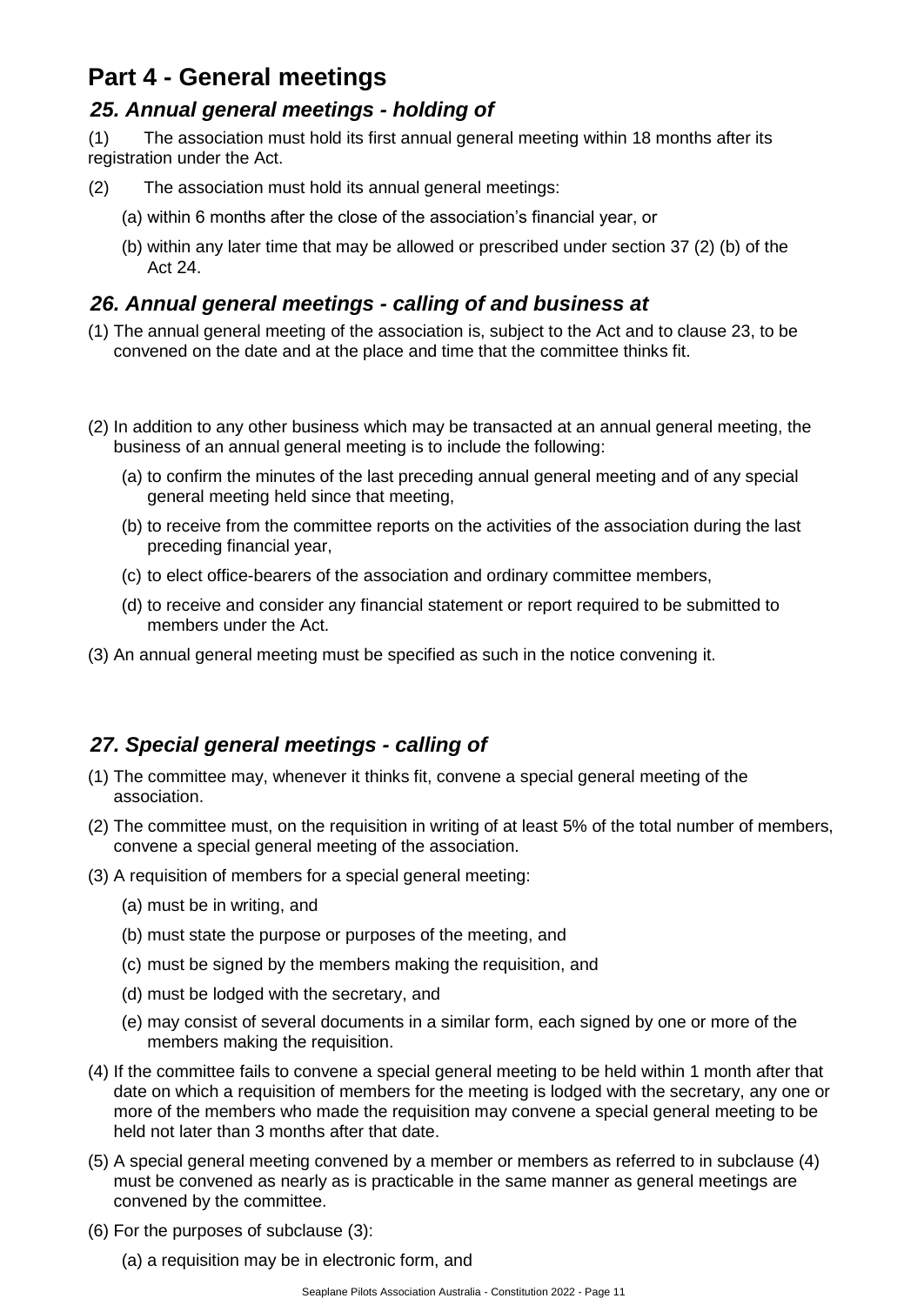(b) a signature may be transmitted, and a requisition may be lodged, by electronic means.

### *28. Notice*

- <span id="page-11-0"></span>(1) Except if the nature of the business proposed to be dealt with at a general meeting requires a special resolution of the association, the secretary must, at least 14 days before the date fixed for the holding of the general meeting, give a notice to each member specifying the place, date and time of the meeting and the nature of the business proposed to be transacted at the meeting.
- (2) If the nature of the business proposed to be dealt with at a general meeting requires a special resolution of the association, the secretary must, at least 21 days before the date fixed for the holding of the general meeting, cause notice to be given to each member specifying, in addition to the matter required under subclause (1), the intention to propose the resolution as a special resolution.
- (3) No business other than that specified in the notice convening a general meeting is to be transacted at the meeting except, in the case of an annual general meeting, business which may be transacted under clause 26(2).
- (4) In the case of an annual general meeting and prior to the issue of a notice in compliance with this clause 28, the Secretary shall at least 21 days before the date fixed for the holding of an annual general meeting, notify each member that nominations are called for the filling of positions which will fall vacant at the annual general meeting to be held by;
	- (a) attaching a notice on the association notice board(s); and
	- (b) uploading a notice on the association website; and
	- (c) by forwarding a notice to each member by post or by email, at the members last notified postal address or email address.

The notice shall, in addition to the positions to be filled, indicate that nominations for each vacant position are required to be returned to the secretary at least 14 days before the date fixed for the holding of the annual general meeting and the nomination shall contain the following information;

- (d) the date the nomination is made;
- (e) the name and signature of the candidate;
- (f) the name and signature of the proposer;
- (g) the name and signature of the seconder to the proposer;
- (h) the candidate, the proposer and seconder to the proposer must be financial members of the association at the time of making the nomination
- (i) a passport style photograph of the candidate for identification purposes; and
- (j) a short summary of not more than 300 words by the candidate supporting his/her nomination.

The Secretary shall, not less than 7 days before the date fixed for the annual general meeting, post or display the information provided in  $(d)$ , $(e)$ , $(f)$ , $(g)$ , $(h)$ ,  $(i)$  and  $(i)$  on behalf of each candidate on the association notice board(s) and on the association website.

(5) A member desiring to bring any business before a general meeting may give notice in writing of that business to the secretary who must include that business in the next notice calling a general meeting given after receipt of the notice from the member.

### <span id="page-11-1"></span>*29. Quorum for general meetings*

- (1) No item of business is to be transacted at a general meeting unless a quorum of members entitled under this constitution to vote is present during the time the meeting is considering that item.
- (2) Nine members present (being members entitled under this constitution to vote at a general meeting) constitute a quorum for the transaction of the business of a general meeting.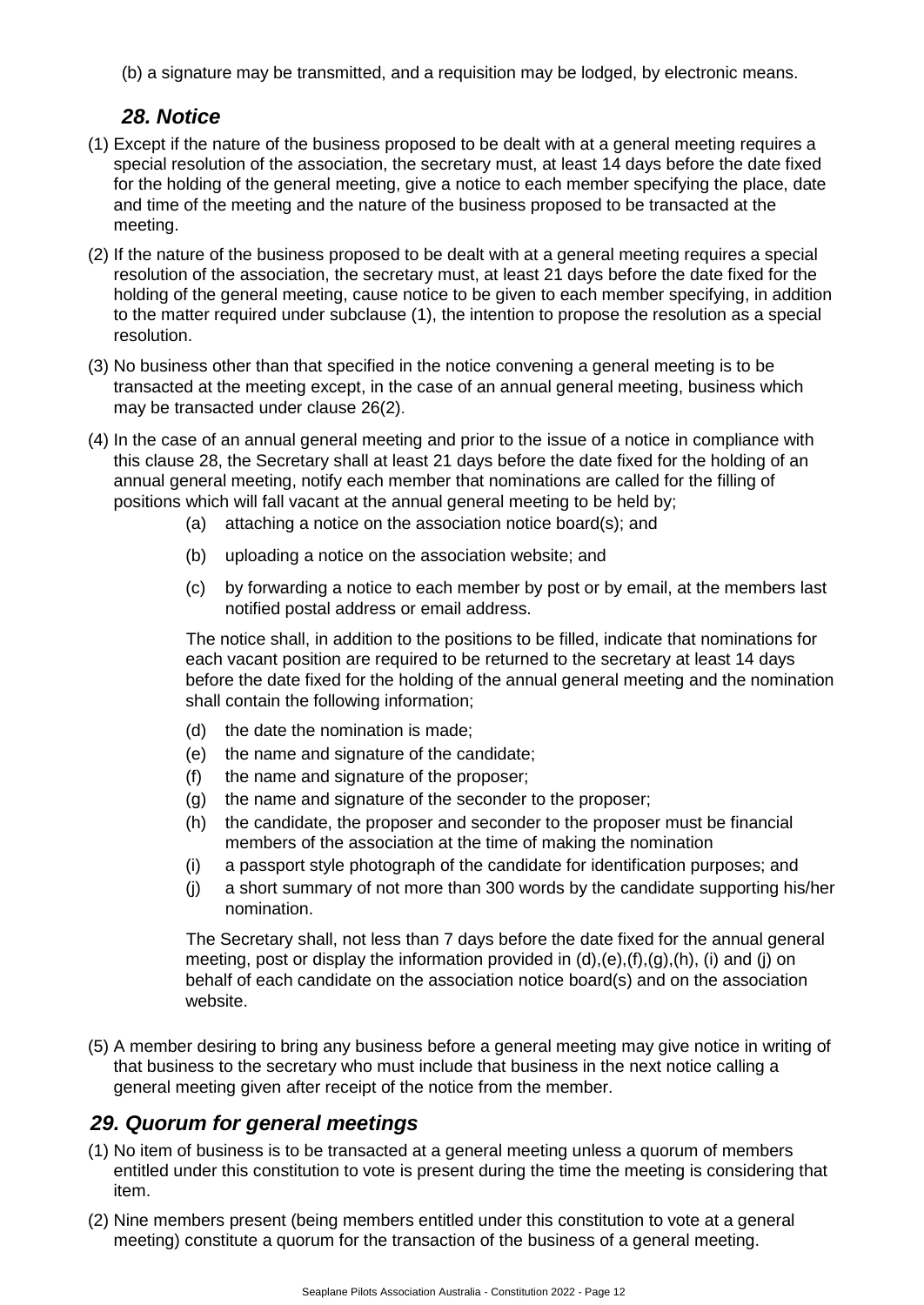- (3) If within half an hour after the appointed time for the commencement of a general meeting a quorum is not present, the meeting:
	- (a) if convened on the requisition of members, is to be dissolved, and
	- (b) in any other case, is to stand adjourned to the same day in the following week at the same

time and (unless another place is specified at the time of the adjournment by the person presiding at the meeting or communicated by written notice to members given before the day to which the meeting is adjourned) at the same place.

(4) If at the adjourned meeting a quorum is not present within half an hour after the time appointed for the commencement of the meeting, the members present (being at least 5) are to constitute a quorum.

### <span id="page-12-0"></span>*30. Presiding member*

- (1) The president or, in the president's absence, the vice-president, is to preside as chairperson at each general meeting of the association.
- (2) If the president and the vice-president are absent or unwilling to act, the members present must elect one of their number to preside as chairperson at the meeting.

### <span id="page-12-1"></span>*31. Adjournment*

- (1) The chairperson of a general meeting at which a quorum is present may, with the consent of the majority of members present at the meeting, adjourn the meeting from time to time and place to place, but no business is to be transacted at an adjourned meeting other than the business left unfinished at the meeting at which the adjournment took place.
- (2) If a general meeting is adjourned for 14 days or more, the secretary must give written or oral notice of the adjourned meeting to each member of the association stating the place, date and time of the meeting and the nature of the business to be transacted at the meeting.
- (3) Except as provided in subclauses (1) and (2), notice of an adjournment of a general meeting or of the business to be transacted at an adjourned meeting is not required to be given.

# <span id="page-12-2"></span>*32. Making of decisions*

- (1) A question arising at a general meeting of the association is to be determined by either:
	- (a) a show of hands, if the meeting is one to which clause 37 applies, any appropriate corresponding method that the committee may determine, or
	- (b) if on the motion of the chairperson or if 5 or more members present at the meeting decide that the question should be determined by a written ballot—a written ballot.
- (2) If the question is to be determined by a show of hands, a declaration by the chairperson that a resolution has, on a show of hands, been carried or carried unanimously or carried by a particular majority or lost, or an entry to that effect in the minute book of the association, is evidence of the fact without proof of the number or proportion of the votes recorded in favour of or against that resolution.
- (3) Subclause (2) applies to a method determined by the committee under subclause (1) (a) in the same way as it applies to a show of hands.
- (4) If the question is to be determined by a written ballot, the ballot is to be conducted in accordance with the directions of the chairperson.

# <span id="page-12-3"></span>*33. Special resolutions*

A special resolution may only be passed by the association in accordance with section 39 of the Act.

# <span id="page-12-4"></span>*34. Voting*

(1) On any question arising at a general meeting of the association a member has one vote only.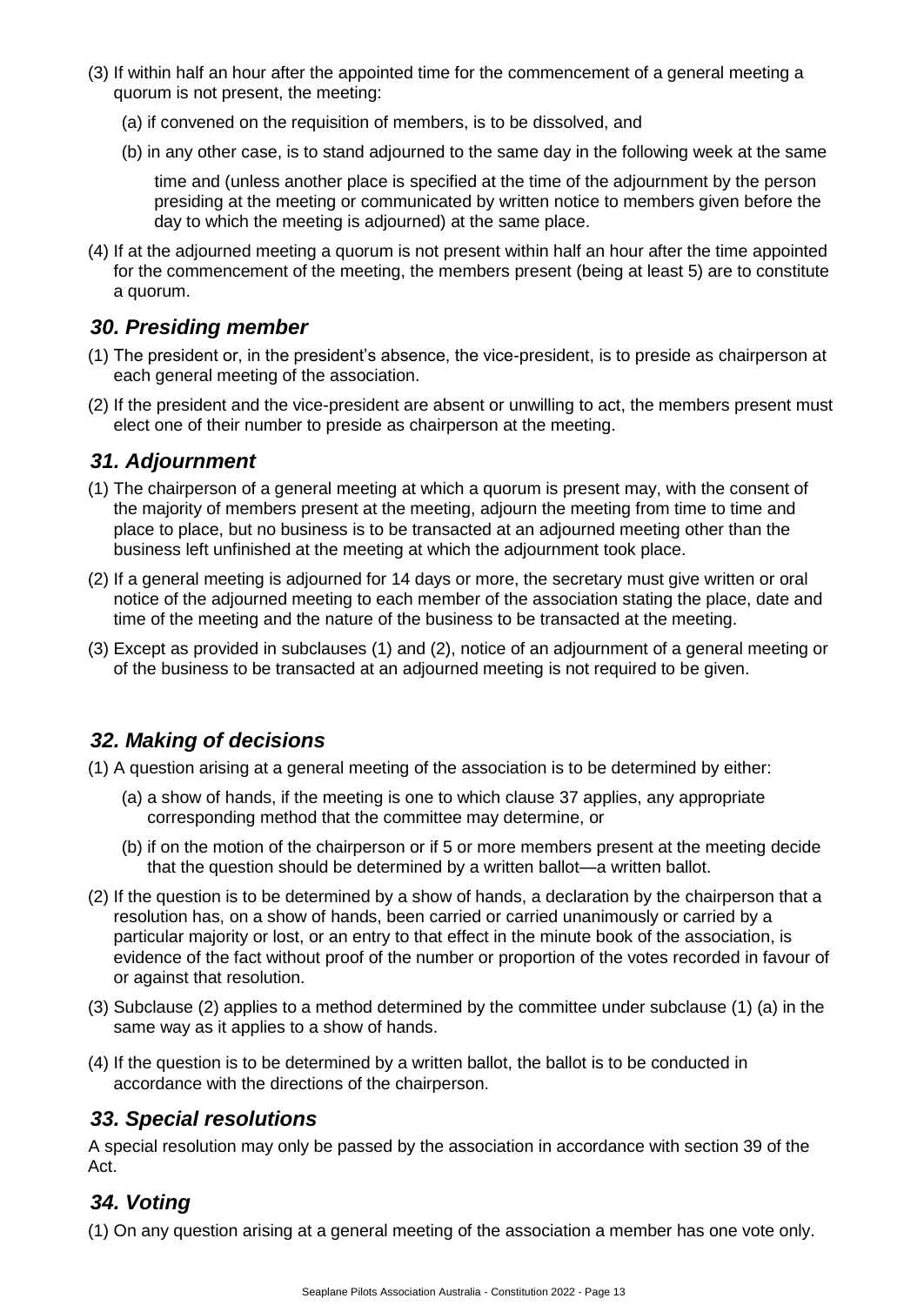- (2) In the case of an equality of votes on a question at a general meeting, the chairperson of the meeting is entitled to exercise a second or casting vote.
- (3) A member is not entitled to vote at any general meeting of the association unless all money due and payable by the member to the association has been paid.
- (4) A member is not entitled to vote at any general meeting of the association if the member is under 18 years of age.
- (5) A member is not entitled to vote at any general meeting of the association unless they holda class of membership requiring payment of a fee or subscription.

### <span id="page-13-0"></span>*35. Proxy votes not permitted*

Proxy voting must not be undertaken at or in respect of a general meeting.

*Note: Schedule 1 of the Act provides that an association's constitution is to address whether members of the association are entitled to vote by proxy at general meetings.*

### <span id="page-13-1"></span>*36. Postal or electronic ballots*

- (1) The association may hold a postal or electronic ballot (as the committee determines) to determine any issue or proposal (other than an appeal under clause 12).
- (2) A postal or electronic ballot is to be conducted in accordance with Schedule 3 to the Regulation.

#### <span id="page-13-2"></span>*37 Use of technology at general meetings*

- (1) A general meeting may be held at 2 or more venues using any technology approved by the committee that gives each of the association's members a reasonable opportunity to participate.
- (2) A member of an association who participates in a general meeting using that technology is taken to be present at the meeting and, if the member votes at the meeting, is taken to have voted in person.

### <span id="page-13-3"></span>**Part 5 - Miscellaneous** *38. Insurance*

The association may effect and maintain insurance.

#### <span id="page-13-4"></span>*39. Funds - source*

- (1) The funds of the association are to be derived from entrance fees and annual subscriptions of members, donations and, subject to any resolution passed by the association in general meeting, such other sources as the committee determines.
- (2) All money received by the association must be deposited as soon as practicable and without deduction to the credit of the association's bank or other authorised deposit-taking institution account.
- (3) The association must, as soon as practicable after receiving any money, issue an appropriate receipt.

#### <span id="page-13-5"></span>*40. Funds - management*

- (1) Subject to any resolution passed by the association in general meeting, the funds of the association are to be used in pursuance of the objects of the association in such manner as the committee determines.
- (2) All cheques, drafts, bills of exchange, promissory notes and other negotiable instruments must be signed by any 2 authorised signatories.

### <span id="page-13-6"></span>*41. Association is non-profit*

Subject to the Act and the Regulation, the association must apply its funds and assets solely in pursuance of the objects of the association and must not conduct its affairs so as to provide a pecuniary gain for any of its members.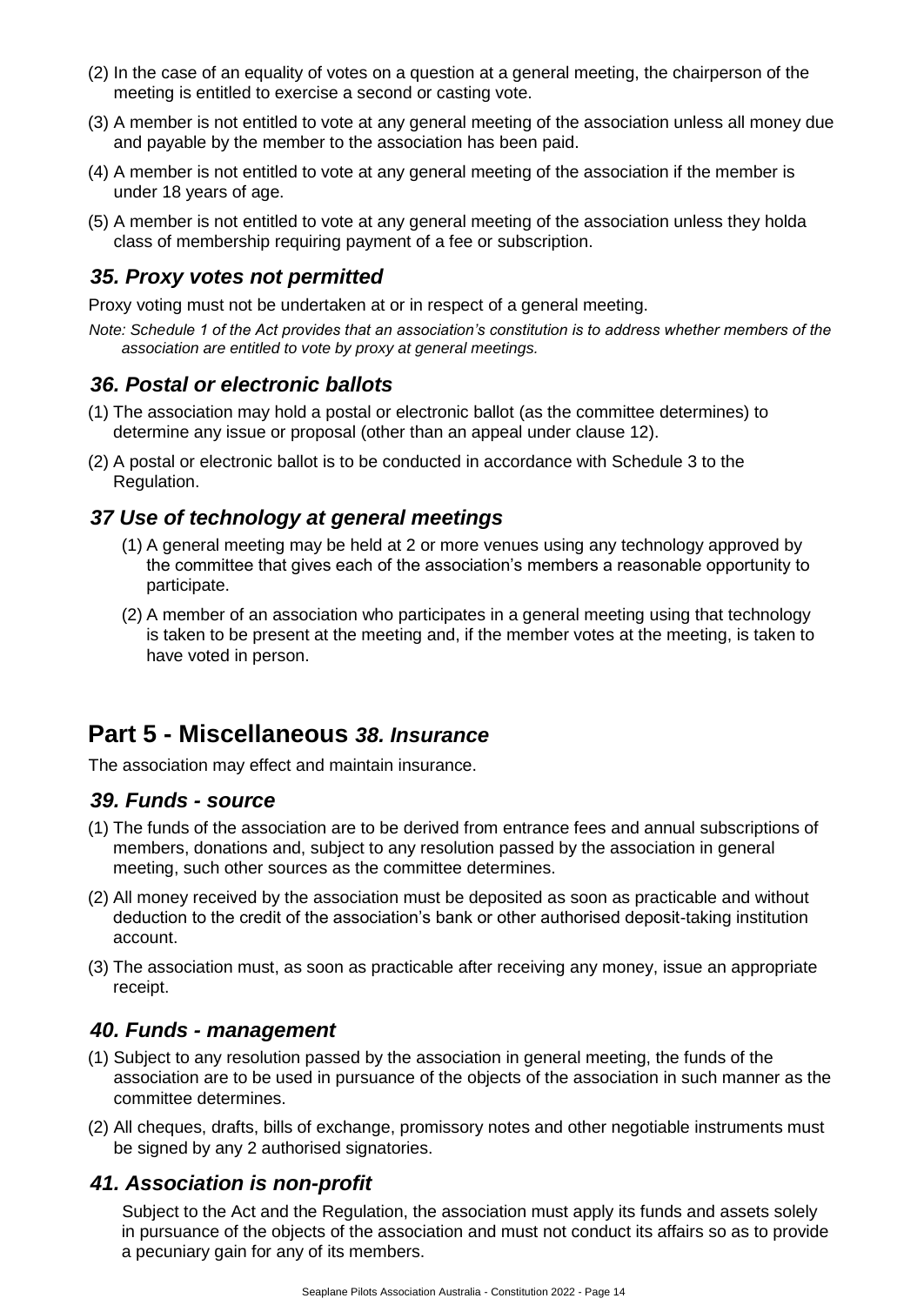# <span id="page-14-0"></span>*42. Distribution of property on winding up of association*

- (1) Subject to the Act and the Regulations, in a winding up of the association, any surplus property of the association is to be transferred to another organisation with similar objects and which is not carried on for the profit or gain of its individual members.
- (2) In this clause, a reference to the surplus property of an association is a reference to that property of the association remaining after satisfaction of the debts and liabilities of the association and the costs, charges and expenses of the winding up of the association.

### <span id="page-14-1"></span>*43. Change of name, objects and constitution*

An application to the Director-General for registration of a change in the association's name, objects or constitution in accordance with section 10 of the Act is to be made by the public officer or a committee member.

# <span id="page-14-2"></span>*44. Custody of books etc*

Except as otherwise provided by this constitution, all records, books and other documents relating to the association must be kept in New South Wales:

- (a) at the main premises of the association, in the custody of the public officer or a member of the association (as the committee determines), or
- (b) if the association has no premises, at the association's official address, in the custody ofthe public officer.

### <span id="page-14-3"></span>*45. Inspection of books etc*

- (1) The following documents must be open to inspection, free of charge, by a member of the association at any reasonable hour:
	- (a) records, books and other financial documents of the association,
	- (b) this constitution,
	- (c) minutes of all committee meetings and general meetings of the association.
- (2) A member of the association may obtain a copy of any of the documents referred to in subclause (1) on payment of a fee of not more than \$1 for each page copied.
- (3) Despite subclauses (1) and (2), the committee may refuse to permit a member of the association to inspect or obtain a copy of records of the association that relate to confidential, personal, employment, commercial or legal matters or where to do so may be prejudicial to the interests of the association.

### <span id="page-14-4"></span>*46. Service of notices*

- (1) For the purpose of this constitution, a notice may be served on or given to a person:
	- (a) by delivering it to the person personally, or
	- (b) by sending it by pre-paid post to the address of the person, or
	- (c) by sending it by facsimile transmission or some other form of electronic transmission to an address specified by the person for giving or serving the notice.
- (2) For the purpose of this constitution, a notice is taken, unless the contrary is proved, to have been given or served:
	- (a) in the case of a notice given or served personally, on the date on which it is received by the addressee, and
	- (b) in the case of a notice sent by pre-paid post, on the date when it would have been delivered in the ordinary course of post, and
	- (c) in the case of a notice sent by facsimile transmission or some other form of electronic transmission, on the date it was sent or, if the machine from which the transmission was sent produces a report indicating that the notice was sent on a later date, on that date.